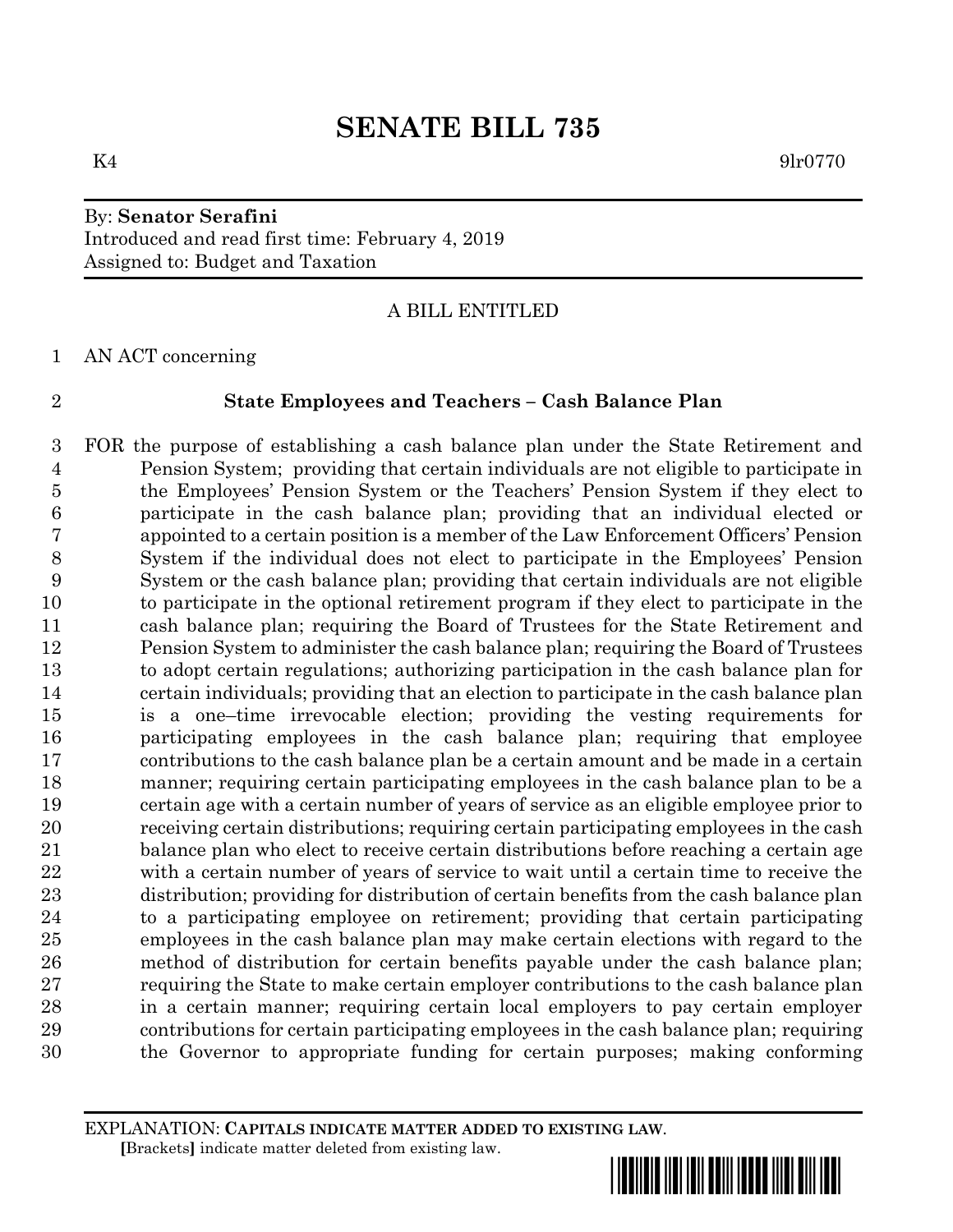| $\mathbf{1}$<br>$\overline{2}$                      | changes; defining certain terms; and generally relating to the establishment of a cash<br>balance plan for State employees and teachers.                                                                                                                   |  |  |  |
|-----------------------------------------------------|------------------------------------------------------------------------------------------------------------------------------------------------------------------------------------------------------------------------------------------------------------|--|--|--|
| 3<br>$\overline{4}$<br>$\overline{5}$<br>$\,6$<br>7 | BY repealing and reenacting, with amendments,<br>Article - State Personnel and Pensions<br>Section 23-201, 23-203, 23-204(a)(1) and (6) and (c), 23-208, and 30-302<br>Annotated Code of Maryland<br>(2015 Replacement Volume and 2018 Supplement)         |  |  |  |
| 8<br>9<br>10<br>11<br>12<br>13                      | BY adding to<br>Article – State Personnel and Pensions<br>Section $23-204(a)(6)$ ; and $33-101$ through $33-208$ to be under the new title "Title 33.<br>Cash Balance Plan"<br>Annotated Code of Maryland<br>(2015 Replacement Volume and 2018 Supplement) |  |  |  |
| 14<br>15                                            | SECTION 1. BE IT ENACTED BY THE GENERAL ASSEMBLY OF MARYLAND,<br>That the Laws of Maryland read as follows:                                                                                                                                                |  |  |  |
| 16                                                  | <b>Article - State Personnel and Pensions</b>                                                                                                                                                                                                              |  |  |  |
| 17                                                  | $23 - 201.$                                                                                                                                                                                                                                                |  |  |  |
| 18<br>19                                            | Except as provided in subsection (b) of this section, $\S$ 23–203 through 23–205<br>(a)<br>of this subtitle apply only to:                                                                                                                                 |  |  |  |
| 20<br>21                                            | (1)<br>a regular employee whose compensation is provided by State<br>appropriation or paid from State funds;                                                                                                                                               |  |  |  |
| 22                                                  | (2)<br>an appointed or elected official of the State, including:                                                                                                                                                                                           |  |  |  |
| 23                                                  | a clerk of the circuit court;<br>(i)                                                                                                                                                                                                                       |  |  |  |
| 24                                                  | a register of wills;<br>(ii)                                                                                                                                                                                                                               |  |  |  |
| 25                                                  | a State's Attorney; and<br>(iii)                                                                                                                                                                                                                           |  |  |  |
| 26                                                  | a sheriff;<br>(iv)                                                                                                                                                                                                                                         |  |  |  |
| 27<br>28                                            | an employee or official of a participating governmental unit who is<br>(3)<br>eligible to participate under Title 31, Subtitle 1 of this article;                                                                                                          |  |  |  |
| 29                                                  | an employee of the Office of the Sheriff of Baltimore City;<br>(4)                                                                                                                                                                                         |  |  |  |
| 30<br>31                                            | an additional employee or agent of the State Racing Commission<br>(5)<br>authorized by $\S 11-207$ of the Business Regulation Article;                                                                                                                     |  |  |  |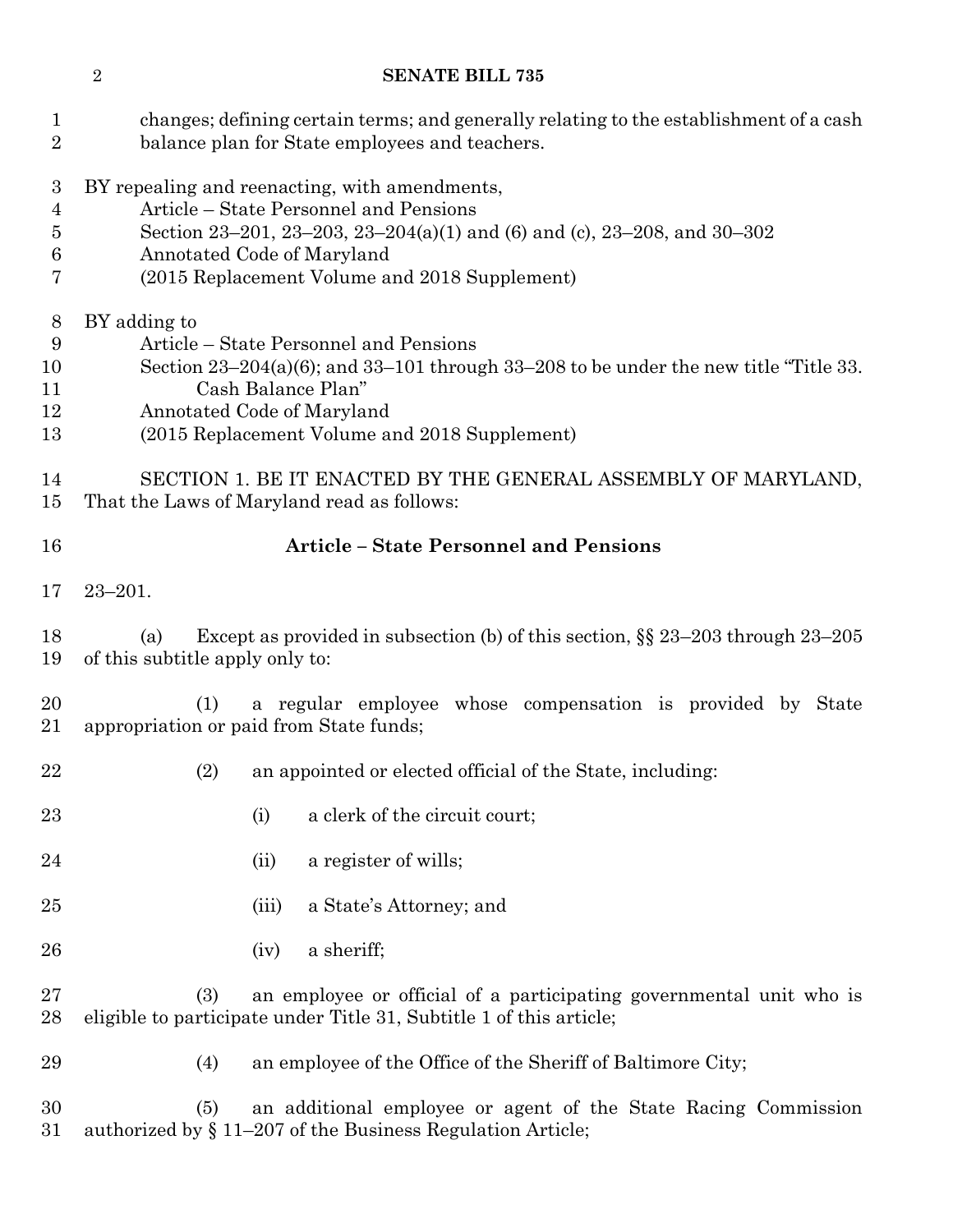## **SENATE BILL 735** 3

| $\mathbf 1$<br>$\overline{2}$           | a permanent employee of the board of supervisors of elections of a<br>(6)<br>county;                                                                                                                                   |  |  |
|-----------------------------------------|------------------------------------------------------------------------------------------------------------------------------------------------------------------------------------------------------------------------|--|--|
| $\boldsymbol{3}$<br>4                   | a full-time magistrate in chancery or in juvenile causes who is<br>(7)<br>appointed on or after July 1, 1989, in any county by the circuit court for that county;                                                      |  |  |
| $\overline{5}$<br>$\boldsymbol{6}$<br>7 | an employee of the Maryland Environmental Service who is a member<br>(8)<br>of the Employees' Pension System on June 30, 1993, or transfers from the Employees'<br>Retirement System on or after July 1, 1993;         |  |  |
| $8\,$<br>9<br>10                        | a former Baltimore City jail employee who became an employee of the<br>(9)<br>Baltimore City Detention Center and a member of the Employees' Pension System on July<br>1, 1991;                                        |  |  |
| 11                                      | a nonfaculty employee of the Baltimore City Community College who:<br>(10)                                                                                                                                             |  |  |
| 12<br>13                                | is a member of the Employees' Pension System on October 1,<br>(i)<br>2002;                                                                                                                                             |  |  |
| 14<br>15                                | (ii)<br>transfers from the Employees' Retirement System on or after<br>October 1, 2002;                                                                                                                                |  |  |
| 16<br>17                                | transfers from the Teachers' Pension System in accordance with<br>(iii)<br>$\S 23-202.1$ of this subtitle; or                                                                                                          |  |  |
| 18<br>19                                | becomes an employee of the Baltimore City Community College<br>(iv)<br>on or after October 1, 2002;                                                                                                                    |  |  |
| 20<br>21<br>22                          | a court reporter for the Circuit Court for Charles County who is a<br>(11)<br>member of the Employees' Pension System on July 1, 1994, or transfers from the<br>Employees' Retirement System on or after July 1, 1994; |  |  |
| 23<br>24                                | a staff employee of the University System of Maryland, Morgan State<br>(12)<br>University, or St. Mary's College who is:                                                                                               |  |  |
| 25<br>26                                | a member of the Employees' Pension System on January 1, 1998,<br>(i)<br>or transfers from the Employees' Retirement System on or after January 1, 1998; or                                                             |  |  |
| 27<br>28<br>29                          | a staff employee of the University System of Maryland, Morgan<br>(ii)<br>State University, or St. Mary's College who becomes an employee on or after January 1,<br>1998;                                               |  |  |
| 30<br>31                                | an individual who, on and before the effective date of participation as<br>(13)<br>defined under $\S 31-101(c)$ of this article, is:                                                                                   |  |  |
| 32<br>33                                | a supportive service employee of the Board of Education of Kent<br>(i)<br>County;                                                                                                                                      |  |  |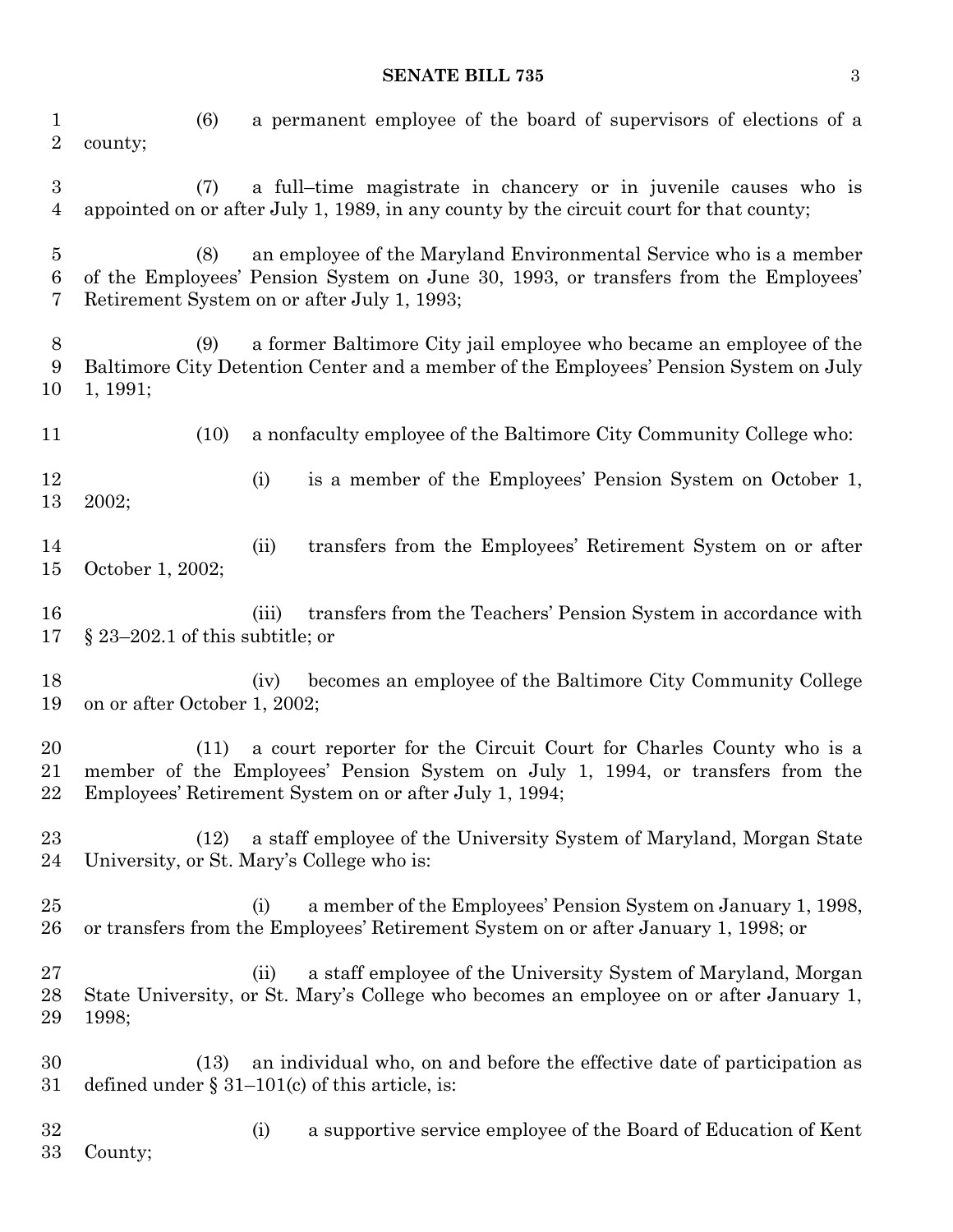| 1                        |                                                                                                                                                                                             | an employee of the Town of Oakland;<br>(ii)                                                                                                                       |  |
|--------------------------|---------------------------------------------------------------------------------------------------------------------------------------------------------------------------------------------|-------------------------------------------------------------------------------------------------------------------------------------------------------------------|--|
| $\overline{2}$           |                                                                                                                                                                                             | an employee of the City of Frostburg;<br>(iii)                                                                                                                    |  |
| 3                        |                                                                                                                                                                                             | an employee of the Town of Sykesville; or<br>(iv)                                                                                                                 |  |
| $\overline{4}$           |                                                                                                                                                                                             | an employee of the Town of University Park; and<br>(v)                                                                                                            |  |
| $\overline{5}$<br>6<br>7 | an employee of the Maryland Automobile Insurance Fund on or after<br>(14)<br>the date that the Maryland Automobile Insurance Fund begins participation in the<br>Employees' Pension System. |                                                                                                                                                                   |  |
| 8                        | (b)                                                                                                                                                                                         | Sections $23-203$ through $23-205$ of this subtitle do not apply to:                                                                                              |  |
| 9<br>10                  | (1)                                                                                                                                                                                         | an individual who is or is entitled to be a member of any State system<br>other than the Employees' Pension System;                                               |  |
| 11                       | (2)                                                                                                                                                                                         | a contractual, emergency, or temporary extra employee;                                                                                                            |  |
| 12<br>13                 | (3)<br>employment program;                                                                                                                                                                  | an individual who is employed under a federal public service                                                                                                      |  |
| 14<br>15                 | (4)<br>by a political subdivision of the State;                                                                                                                                             | an assessor who is a member of a retirement or pension system operated                                                                                            |  |
| 16<br>17                 | (5)                                                                                                                                                                                         | an employee of a local board of elections who chooses to stay in a local<br>merit system under $\S 2-207$ of the Election Law Article;                            |  |
| 18<br>19                 | (6)<br>Community College who:                                                                                                                                                               | a nonclerical or nonprofessional employee of the Baltimore City                                                                                                   |  |
| 20<br>21                 | during the 1989–1990 academic year;                                                                                                                                                         | was an employee of the New Community College of Baltimore<br>(i)                                                                                                  |  |
| 22<br>23<br>24           | and                                                                                                                                                                                         | was employed by the New Community College of Baltimore on or<br>(ii)<br>before December 31, 1990, as a "Class A" member of the Baltimore City Retirement Plan;    |  |
| $25\,$<br>26             | Plan;                                                                                                                                                                                       | elected to remain a member of the Baltimore City Retirement<br>(iii)                                                                                              |  |
| 27<br>28<br>29           | (7)<br>fiscal year of employment;                                                                                                                                                           | an employee who is not a member of a State system and who accepts a<br>position for which the budgeted hours per fiscal year are less than 500 hours in the first |  |
| 30                       | (8)                                                                                                                                                                                         | an employee of the Domestic Relations Division of the Anne Arundel                                                                                                |  |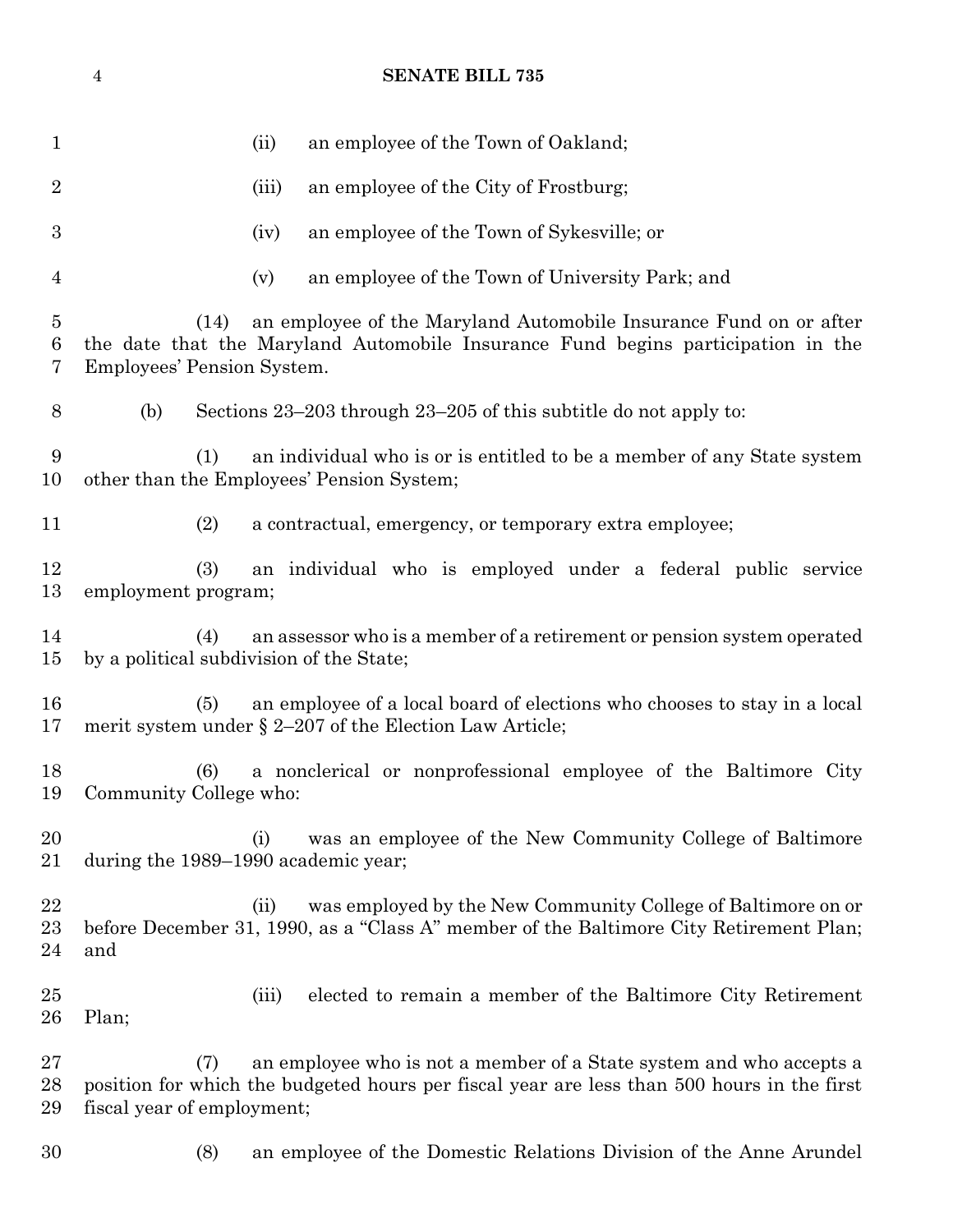## **SENATE BILL 735** 5

County Circuit Court who:

 (i) was transferred on or after July 1, 2002, into the State Personnel Management System as an employee of the Child Support Administration of the Maryland Department of Human Services;

- (ii) elected, under § 2–510 of the Courts Article, to remain as a participant in the Anne Arundel County Retirement and Pension System; and
- (iii) remains as an employee of the Child Support Administration of the Maryland Department of Human Services or an attorney employed to represent the Child Support Administration;
- (9) a nonfaculty employee of the Baltimore City Community College who is eligible to participate and elects to participate in an optional retirement program under Title 30 of this article;
- (10) an appointed or elected official who on or after July 1, 2007, is a member of any other State or local retirement or pension system as defined under Title 37 of this article; **[**or**]**
- (11) the Director of the Department of Social Services in Montgomery County who:
- (i) was transferred into the State Personnel Management System as an employee of the Social Services Administration of the Maryland Department of Human Services;
- (ii) elected, under § 3–403.1 of the Human Services Article, to remain as a participant in the Montgomery County Employees' Retirement System; and
- (iii) remains as an employee of the Social Services Administration of the Maryland Department of Human Services**; OR**
- **(12) AN INDIVIDUAL EMPLOYED IN A POSITION LISTED UNDER SUBSECTION (A) OF THIS SECTION WHO BEGINS EMPLOYMENT ON OR AFTER JULY 1, 2020, AND ELECTS TO PARTICIPATE IN THE CASH BALANCE PLAN UNDER TITLE 33 OF THIS ARTICLE**.
- 23–203.

 **(A)** Except as provided in **SUBSECTION (B) OF THIS SECTION OR** § 23–204 of 31 this subtitle, an individual described in  $\S$  23–201(a) of this subtitle who becomes an employee of a participating employer on or after January 1, 1980, or who transfers membership from the Employees' Retirement System, is a member of the Employees' Pension System as a condition of employment.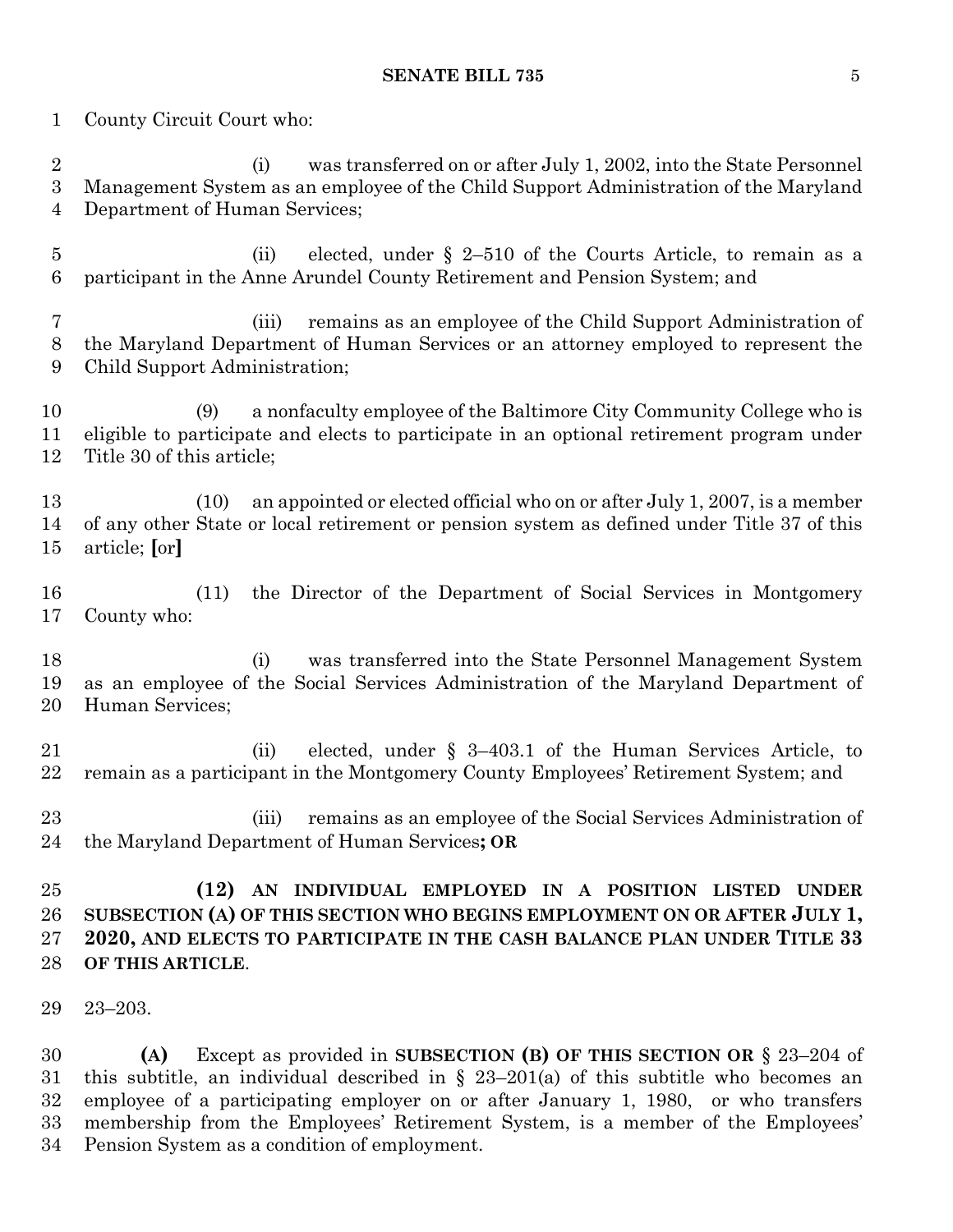**(B) AN INDIVIDUAL WHO ELECTS TO PARTICIPATE IN THE CASH BALANCE PLAN UNDER TITLE 33 OF THIS ARTICLE MAY NOT BE A MEMBER OF THE EMPLOYEES' PENSION SYSTEM.**

23–204.

 (a) (1) **[**Membership**] EXCEPT AS PROVIDED IN PARAGRAPH (6) OF THIS SUBSECTION, MEMBERSHIP** in the Employees' Pension System is optional for an individual who is:

- 
- (i) an official, elected or appointed for a fixed term;
- 
- (ii) an employee of the Governor's office;
- 
- 10 (iii) an employee of the Senate or House of Delegates;
- (iv) a member of the Prince George's County Board of License Commissioners;

 (v) an employee of Dorchester County who is not and has not previously been a member of the county's general pension and retirement program or any other plan sponsored by Dorchester County; or

 (vi) except as provided in subsection (g) of this section, an employee of a participating governmental unit who is employed by the participating governmental unit before the effective date of participation and who remains an employee of the participating governmental unit through the effective date of participation.

 **(6) AN INDIVIDUAL DESCRIBED UNDER PARAGRAPH (1) OF THIS SUBSECTION MAY NOT ELECT TO JOIN THE EMPLOYEES' PENSION SYSTEM IF THE INDIVIDUAL HAS ELECTED TO PARTICIPATE IN THE CASH BALANCE PLAN UNDER TITLE 33 OF THIS ARTICLE.**

 **[**(6)**] (7)** The Board of Trustees shall adopt regulations to implement this subsection.

 (c) (1) **[**Subject**] EXCEPT AS PROVIDED IN PARAGRAPH (2) OF THIS SUBSECTION AND SUBJECT** to paragraph **[**(2)**] (3)** of this subsection, membership in the Employees' Pension System is optional for an individual described in 29 § 23–201(a)(2)(iv) of this subtitle who is elected or appointed as the Baltimore City Sheriff.

 (2) **AN INDIVIDUAL DESCRIBED IN § 23–201(A)(2)(IV) OF THIS SUBTITLE WHO IS A MEMBER OF THE EMPLOYEES' PENSION SYSTEM ON JUNE 30, 2020, AND REMAINS AS THE BALTIMORE CITY SHERIFF ON JULY 1, 2020, SHALL REMAIN A MEMBER OF THE EMPLOYEES' PENSION SYSTEM.**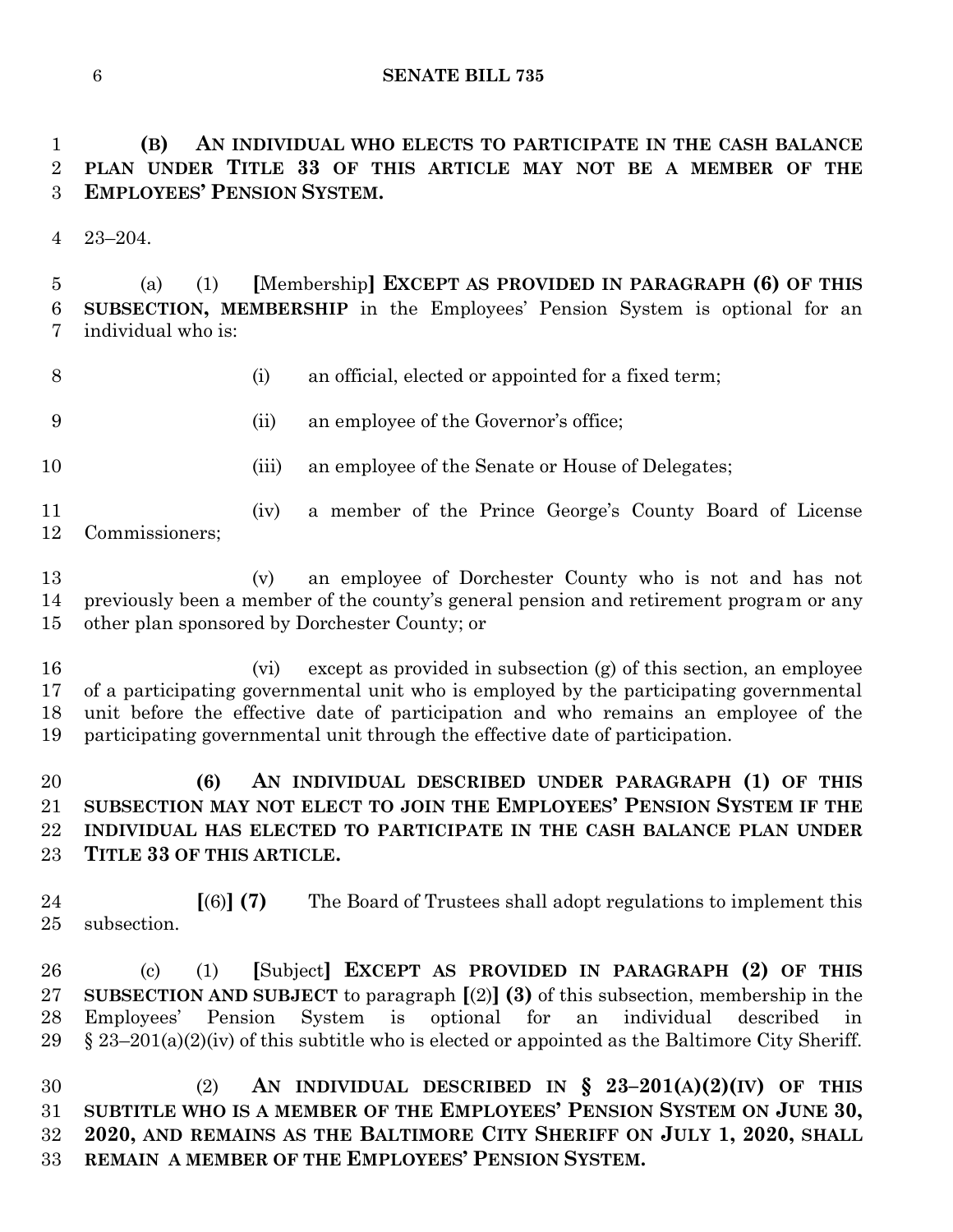**(3) (I)** An individual who is elected or appointed as the Baltimore City Sheriff **ON OR BEFORE JUNE 30, 2020,** and who does not elect to join the Employees' Pension System is a member of the Law Enforcement Officers' Pension System under Title 26 of this article as a condition of employment.

 **(II) AN INDIVIDUAL WHO IS ELECTED OR APPOINTED AS THE BALTIMORE CITY SHERIFF ON OR AFTER JULY 1, 2020, AND WHO DOES NOT ELECT TO JOIN THE EMPLOYEES' PENSION SYSTEM OR THE CASH BALANCE PLAN UNDER TITLE 33 OF THIS ARTICLE IS A MEMBER OF THE LAW ENFORCEMENT OFFICERS' PENSION SYSTEM UNDER TITLE 26 OF THIS ARTICLE AS A CONDITION OF EMPLOYMENT.**

 **[**(3)**] (4) (I)** To elect to be a member of the Employees' Pension System **[**under this subsection,**] OR THE CASH BALANCE PLAN UNDER TITLE 33 OF THIS ARTICLE,** an individual shall make the election at commencement of employment by filing a written application with the Board of Trustees on a form that the Board of Trustees provides.

 **[**(4)**] (II)** An individual who does not elect membership **IN THE EMPLOYEES' PENSION SYSTEM OR THE CASH BALANCE PLAN UNDER TITLE 33 OF THIS ARTICLE** as of the date the individual begins serving as the Baltimore City Sheriff shall become a member of the Law Enforcement Officers' Pension System.

23–208.

 **(A)** Except as provided in **SUBSECTION (B) OF THIS SECTION OR** § 23–209 of 22 this subtitle, an individual described in  $\S 23-206(a)$  of this subtitle who becomes employed by a participating employer on or after January 1, 1980, or who transfers membership from the Teachers' Retirement System, is a member of the Teachers' Pension System as a condition of employment.

## **(B) AN INDIVIDUAL WHO ELECTS TO PARTICIPATE IN THE CASH BALANCE PLAN UNDER TITLE 33 OF THIS ARTICLE MAY NOT BE A MEMBER OF THE TEACHERS' PENSION SYSTEM.**

30–302.

 (a) An election to participate in the program shall be made by an eligible employee at commencement of employment.

 (b) An eligible employee's election to participate in the program is a one–time irrevocable election.

(c) An individual who previously participated in **THE CASH BALANCE PLAN**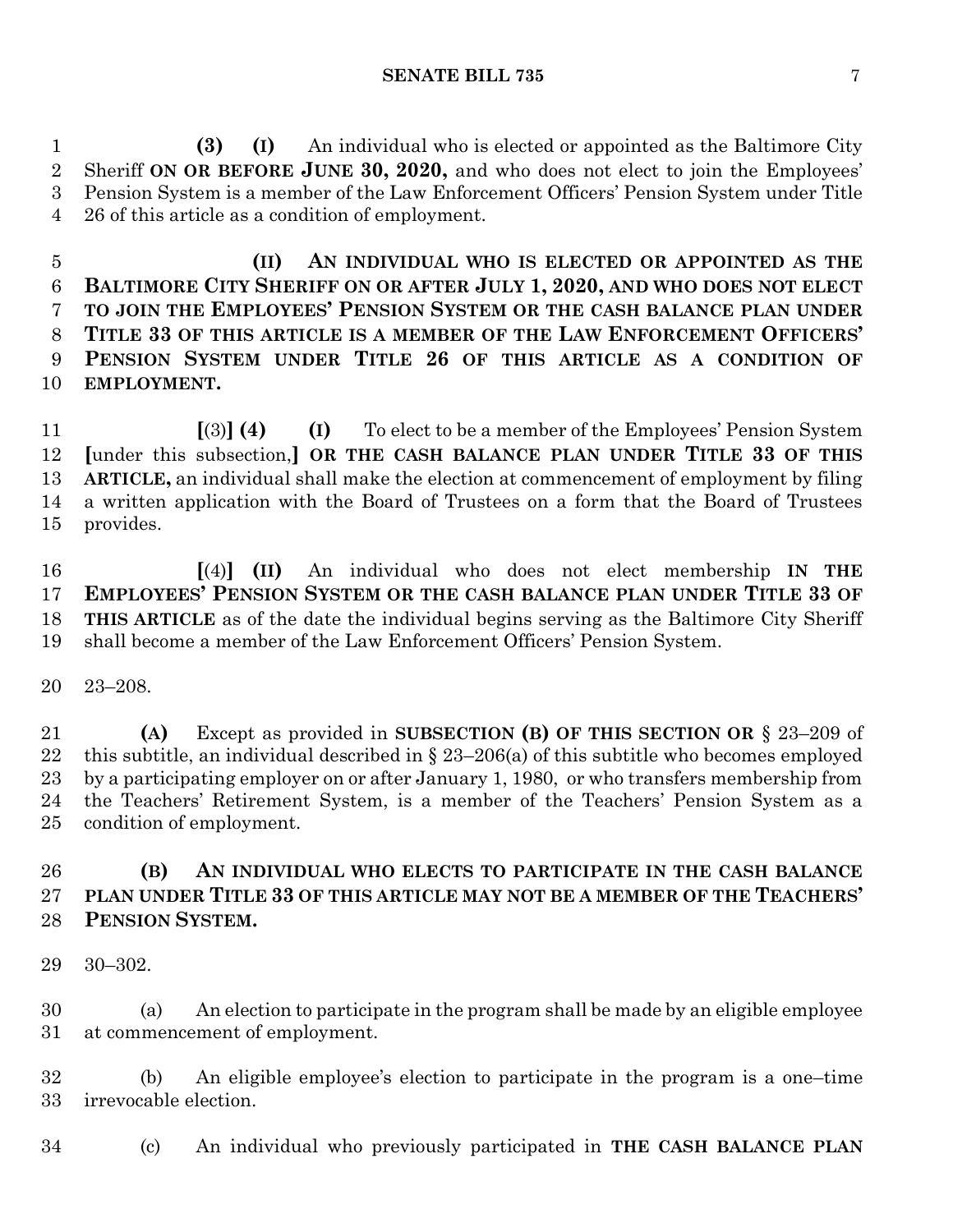**UNDER TITLE 33 OF THIS ARTICLE OR IN** a State system as an employee of an employing institution or any other unit of State government may not elect to participate in the program.

## **TITLE 33. CASH BALANCE PLAN.**

## **SUBTITLE 1. DEFINITIONS.**

**33–101.**

 **(A) IN THIS TITLE THE FOLLOWING WORDS HAVE THE MEANINGS INDICATED.**

 **(B) "CASH BALANCE PLAN" MEANS A DEFINED BENEFIT PLAN QUALIFIED UNDER THE INTERNAL REVENUE CODE THAT REQUIRES EMPLOYER CONTRIBUTIONS AND EMPLOYEE CONTRIBUTIONS EQUAL TO A FIXED PERCENTAGE OF A PARTICIPATING EMPLOYEE'S ANNUAL EARNABLE COMPENSATION THAT ARE DEPOSITED INTO AN INTEREST–BEARING ACCOUNT AND ADMINISTERED BY THE BOARD OF TRUSTEES.**

 **(C) (1) "ELIGIBLE EMPLOYEE" MEANS AN INDIVIDUAL ELIGIBLE TO PARTICIPATE IN THE CASH BALANCE PLAN WHO BEGINS EMPLOYMENT ON OR AFTER JULY 1, 2020, IN A POSITION LISTED IN PARAGRAPH (2) OF THIS SUBSECTION.**

- 
- **(2) "ELIGIBLE EMPLOYEE" INCLUDES:**

 **(I) A MEMBER OF THE FACULTY OF AN EMPLOYING INSTITUTION;**

 **(II) A PROFESSIONAL EMPLOYEE AT A COMMUNITY COLLEGE OR REGIONAL COMMUNITY COLLEGE ESTABLISHED UNDER TITLE 16 OF THE EDUCATION ARTICLE;**

 **(III) AN EMPLOYEE OF THE UNIVERSITY SYSTEM OF MARYLAND WHO IS IN A POSITION DESIGNATED AS EXEMPT UNDER A POLICY ADOPTED BY THE UNIVERSITY SYSTEM OF MARYLAND BOARD OF REGENTS;**

 **(IV) AN EMPLOYEE OF MORGAN STATE UNIVERSITY WHO IS IN A POSITION DESIGNATED AS EXECUTIVE OR PROFESSIONAL ADMINISTRATIVE BY THE BOARD OF REGENTS OF MORGAN STATE UNIVERSITY;**

 **(V) AN EMPLOYEE OF ST. MARY'S COLLEGE OF MARYLAND WHO IS IN A POSITION DETERMINED BY THE BOARD OF TRUSTEES OF THE COLLEGE TO BE AN EXEMPT POSITION; AND**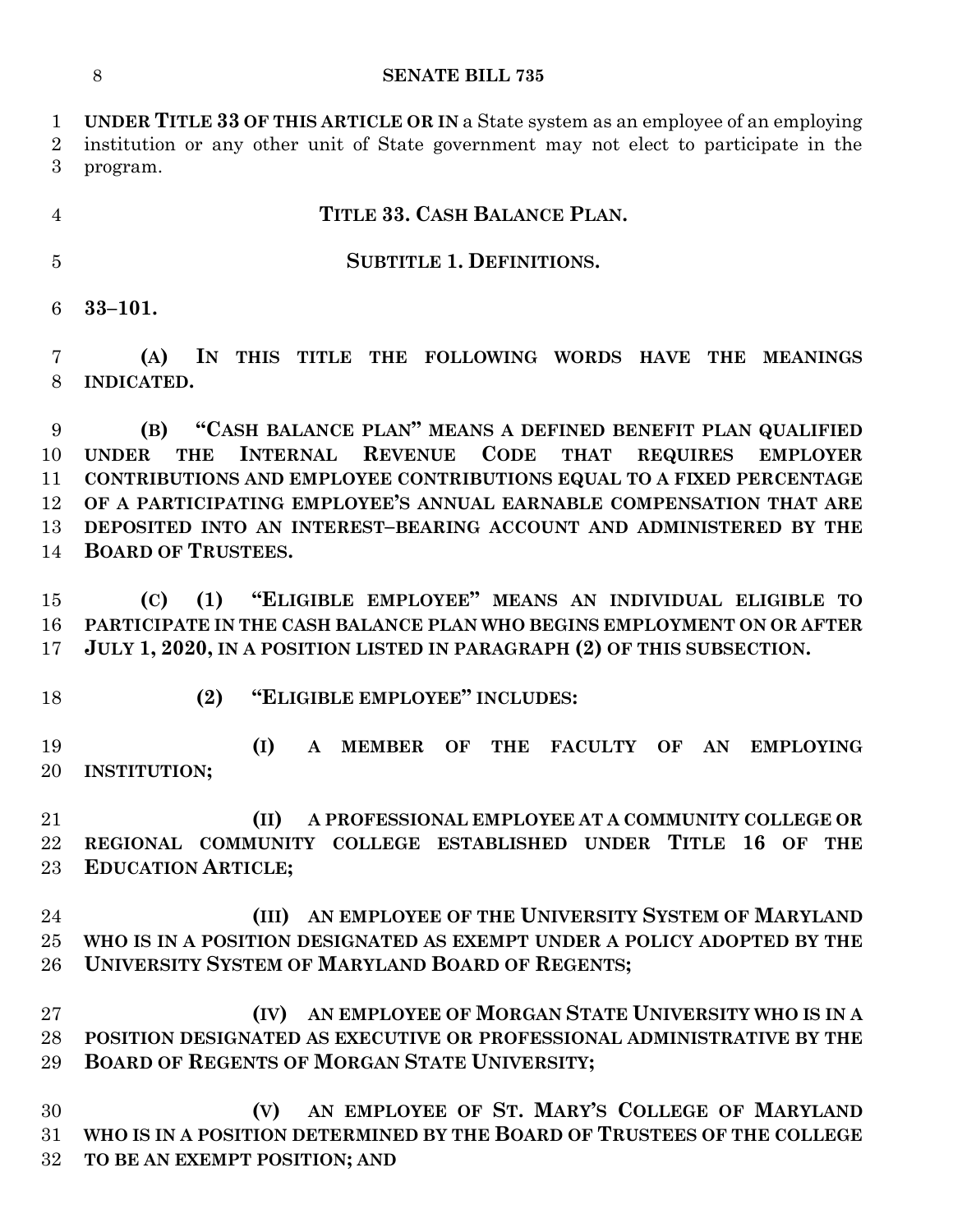**SENATE BILL 735** 9

 **(VI) AN INDIVIDUAL WHO IS AN EMPLOYEE OF A PARTICIPATING EMPLOYER AS: 1. A REGULAR EMPLOYEE WHOSE COMPENSATION IS PROVIDED BY STATE APPROPRIATION OR PAID FROM STATE FUNDS; 2. AN APPOINTED OR ELECTED OFFICIAL OF THE STATE WHO IS APPOINTED OR ELECTED FOR A TERM OF OFFICE THAT BEGINS ON OR AFTER JULY 1, 2020, INCLUDING: A. A CLERK OF THE CIRCUIT COURT; B. A REGISTER OF WILLS; C. A STATE'S ATTORNEY; AND D. A SHERIFF; 3. AN EMPLOYEE OF A DAY SCHOOL IN THE STATE UNDER THE AUTHORITY AND SUPERVISION OF A COUNTY BOARD OF EDUCATION OR THE BALTIMORE CITY BOARD OF SCHOOL COMMISSIONERS EMPLOYED AS: A. A CLERK; B. A HELPING TEACHER; C. A PRINCIPAL; D. A SUPERINTENDENT; E. A SUPERVISOR; OR F. A TEACHER; 4. A LIBRARIAN OR CLERICAL EMPLOYEE OF A LIBRARY THAT IS ESTABLISHED OR OPERATES UNDER THE EDUCATION ARTICLE; 5. AN EMPLOYEE OF THE OFFICE OF THE SHERIFF OF BALTIMORE CITY; 6. AN EMPLOYEE OR AGENT OF THE STATE RACING COMMISSION AUTHORIZED BY § 11–207 OF THE BUSINESS REGULATION ARTICLE;**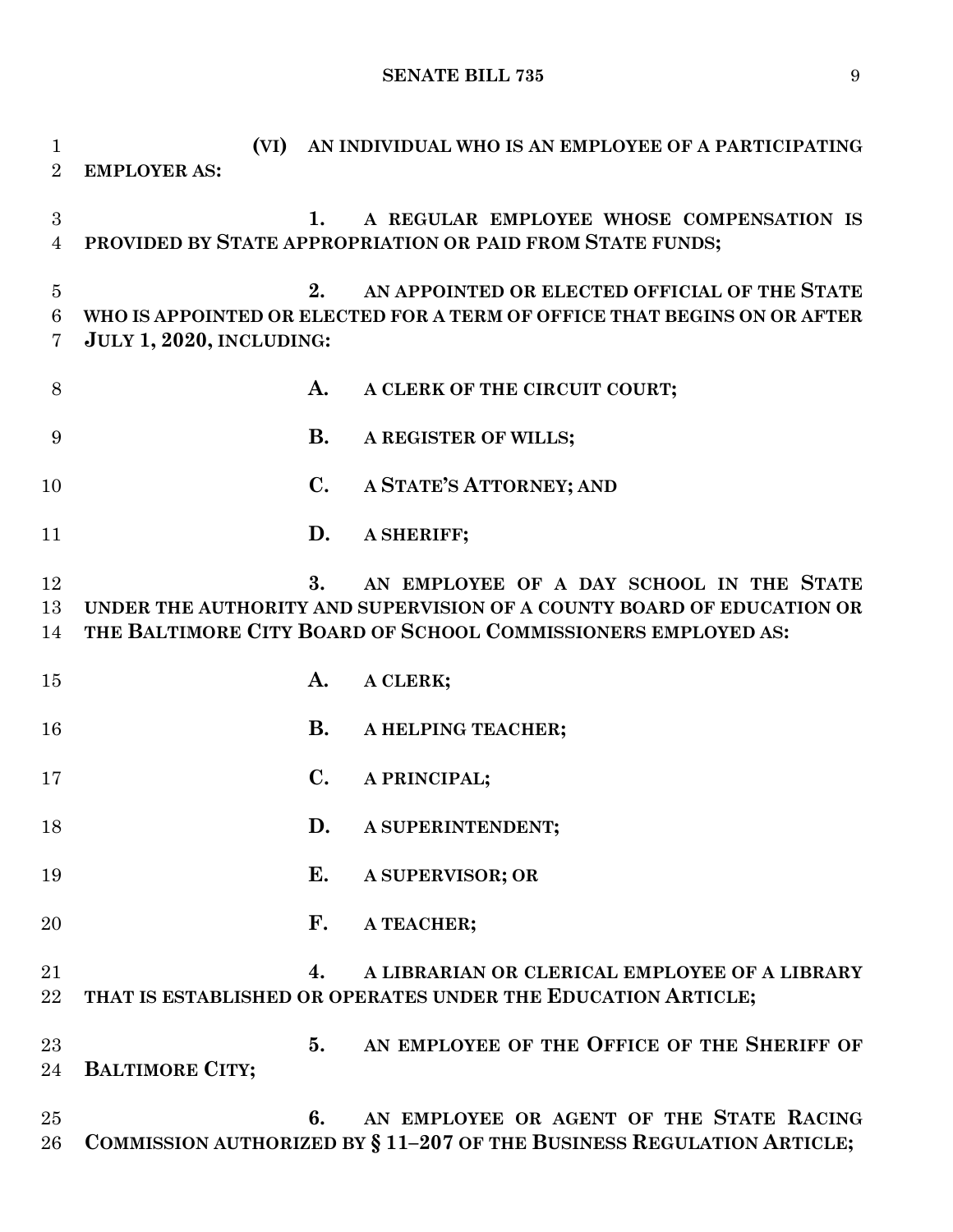```
10 SENATE BILL 735
```
 **7. A PERMANENT EMPLOYEE OF THE BOARD OF SUPERVISORS OF ELECTIONS OF A COUNTY; 8. A FULL–TIME MASTER IN CHANCERY OR IN JUVENILE CAUSES WHO IS APPOINTED ON OR AFTER JULY 1, 2020, IN ANY COUNTY BY THE CIRCUIT COURT FOR THAT COUNTY; 9. A NONFACULTY EMPLOYEE OF THE BALTIMORE CITY COMMUNITY COLLEGE; OR 10. A STAFF EMPLOYEE OF THE UNIVERSITY SYSTEM OF MARYLAND, MORGAN STATE UNIVERSITY, OR ST. MARY'S COLLEGE OF MARYLAND. (3) "ELIGIBLE EMPLOYEE" DOES NOT INCLUDE AN INDIVIDUAL WHO ON OR BEFORE JUNE 30, 2020, IS A MEMBER OF: (I) THE EMPLOYEES' PENSION SYSTEM OR THE TEACHERS' PENSION SYSTEM; OR (II) THE OPTIONAL RETIREMENT PROGRAM UNDER TITLE 30 OF THIS ARTICLE. (D) "PARTICIPATING EMPLOYEE" MEANS AN ELIGIBLE EMPLOYEE WHO PARTICIPATES IN THE CASH BALANCE PLAN. SUBTITLE 2. CASH BALANCE PLAN. 33–201. THERE IS A CASH BALANCE PLAN. 33–202. THE BOARD OF TRUSTEES FOR THE STATE RETIREMENT AND PENSION SYSTEM SHALL ADMINISTER THE CASH BALANCE PLAN. 33–203. (A) AN ELECTION TO PARTICIPATE IN THE CASH BALANCE PLAN SHALL BE MADE BY AN ELIGIBLE EMPLOYEE AT COMMENCEMENT OF EMPLOYMENT.**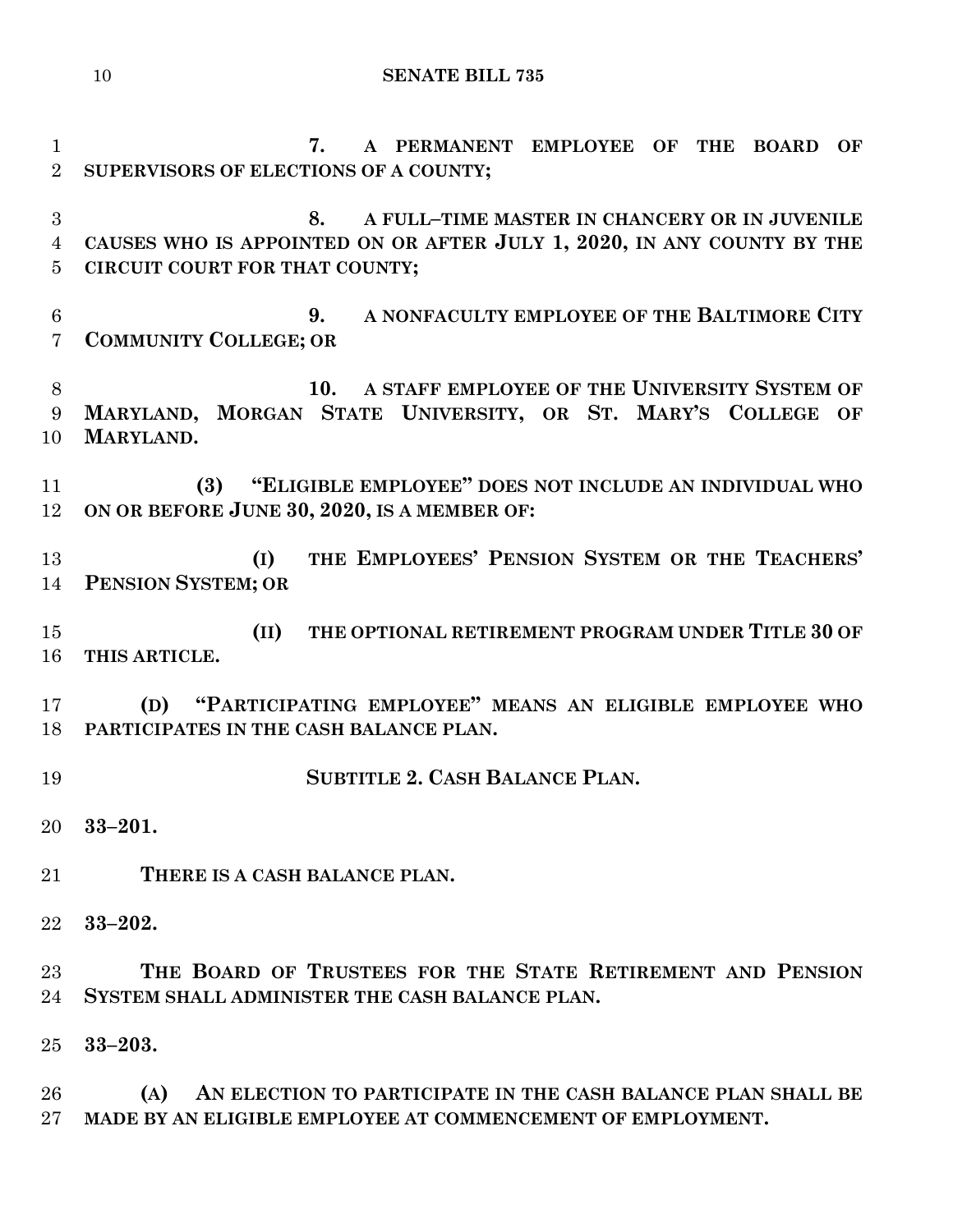**(B) AN ELIGIBLE EMPLOYEE'S ELECTION TO PARTICIPATE IN THE CASH BALANCE PLAN IS A ONE–TIME IRREVOCABLE ELECTION.**

 **(C) AN INDIVIDUAL WHO PREVIOUSLY PARTICIPATED IN THE EMPLOYEES' PENSION SYSTEM OR TEACHERS' PENSION SYSTEM MAY NOT ELECT TO PARTICIPATE IN THE CASH BALANCE PLAN.**

**33–204.**

 **(A) THE BOARD OF TRUSTEES SHALL ADOPT, IMPLEMENT, AND MAINTAIN THE CASH BALANCE PLAN.**

 **(B) THE BOARD OF TRUSTEES SHALL ADOPT REGULATIONS TO CARRY OUT THIS TITLE.**

 **(C) A PARTICIPATING EMPLOYEE'S INTEREST IN THE CONTRIBUTIONS MADE BY THE PARTICIPATING EMPLOYEE AND THE INTEREST EARNED ON THOSE CONTRIBUTIONS UNDER THE CASH BALANCE PLAN:**

**(1) SHALL IMMEDIATELY BE 100% VESTED;**

 **(2) SHALL BE HELD IN TRUST FOR THE EXCLUSIVE BENEFIT OF THE PARTICIPATING EMPLOYEE; AND**

 **(3) MAY BE DISTRIBUTED ONLY AT THE TIMES, IN THE MANNER, TO THE EXTENT, AND TO THE INDIVIDUALS THAT ALLOW THE PLAN TO MAINTAIN ITS TAX–QUALIFIED STATUS UNDER THE INTERNAL REVENUE CODE.**

 **(D) A PARTICIPATING EMPLOYEE'S INTEREST IN THE CONTRIBUTIONS MADE BY THE STATE ON BEHALF OF THE PARTICIPATING EMPLOYEE AND THE INTEREST EARNED ON THOSE CONTRIBUTIONS UNDER THE CASH BALANCE PLAN:**

- **(1) SHALL BEGIN 3 YEARS AFTER THE PARTICIPATING EMPLOYEE BECOMES AN ELIGIBLE EMPLOYEE;**
- **(2) SHALL BE 100% VESTED ON THE FIRST DAY OF THE FOURTH YEAR AFTER THE PARTICIPATING EMPLOYEE BECOMES AN ELIGIBLE EMPLOYEE; AND**

 **(3) MAY BE DISTRIBUTED ONLY AT THE TIMES, IN THE MANNER, TO THE EXTENT, AND TO THE INDIVIDUALS THAT ALLOW THE PLAN TO MAINTAIN ITS TAX–QUALIFIED STATUS UNDER THE INTERNAL REVENUE CODE.**

**33–205.**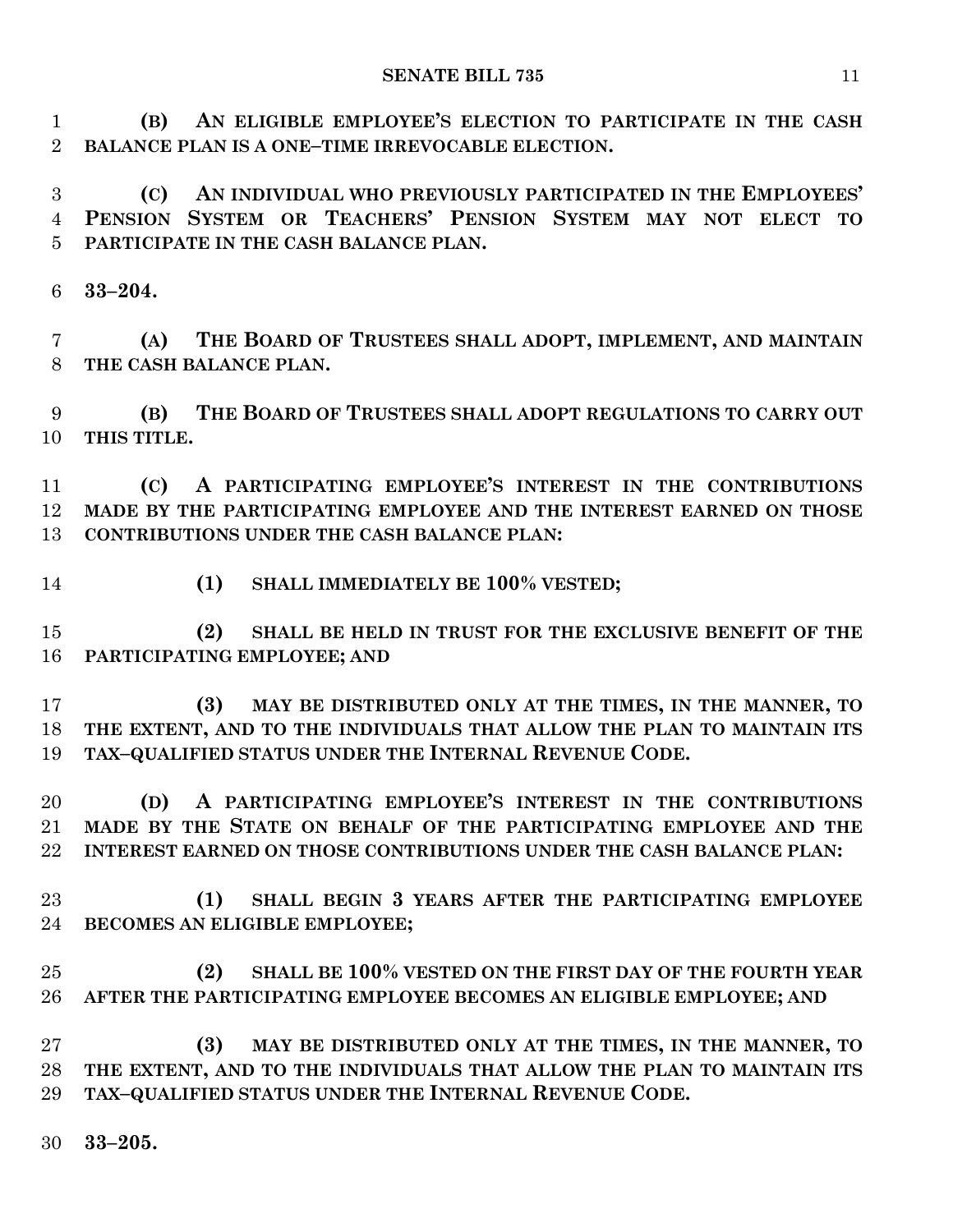**(A) A PARTICIPATING EMPLOYEE'S CONTRIBUTION RATE IS 5% OF THE PARTICIPATING EMPLOYEE'S ANNUAL EARNABLE COMPENSATION.**

 **(B) THE PARTICIPATING EMPLOYEE CONTRIBUTIONS SHALL BE MADE AS PAYROLLS ARE PAID BY PAYROLL DEDUCTION OR BY A REDUCTION IN SALARY IN ACCORDANCE WITH THE INTERNAL REVENUE CODE AND AS PROVIDED BY THE CASH BALANCE PLAN.**

**33–206.**

 **(A) (1) A PARTICIPATING EMPLOYEE MAY RETIRE FROM THE CASH BALANCE PLAN IF THE PARTICIPATING EMPLOYEE HAS ATTAINED AT LEAST AGE 62 AND AT LEAST 10 YEARS OF SERVICE AS AN ELIGIBLE EMPLOYEE.**

 **(2) IF A PARTICIPATING EMPLOYEE ELECTS TO RETIRE BEFORE ATTAINING AGE 62 AND 10 YEARS OF SERVICE, THE PARTICIPATING EMPLOYEE MAY NOT RECEIVE ANY DISTRIBUTION UNDER SUBSECTION (C) OF THIS SECTION UNTIL JULY 1 FOLLOWING THE NEXT ACTUARIAL EVALUATION FOLLOWING THE PARTICIPATING EMPLOYEE'S ELECTION.**

 **(B) ON RETIREMENT UNDER THIS SECTION, A PARTICIPATING EMPLOYEE SHALL RECEIVE A DISTRIBUTION UNDER SUBSECTION (C) OF THIS SECTION THAT EQUALS THE PARTICIPATING EMPLOYEE'S ACCOUNT WITH 5% INTEREST COMPOUNDED ANNUALLY FOR EACH YEAR OF SERVICE AS AN ELIGIBLE EMPLOYEE.**

- **(C) BENEFITS UNDER THE CASH BALANCE PLAN:**
- 

**(1) SHALL BE PAYABLE TO A PARTICIPATING EMPLOYEE AS:**

- - **(I) A LUMP SUM PAYMENT; OR**
	- **(II) AN ANNUITY BEGINNING AT THE TIME OF RETIREMENT OF THE PARTICIPATING EMPLOYEE WITH:**
- **1. NO SURVIVOR BENEFIT;**
- **2. A 100% JOINT AND SURVIVOR BENEFIT; OR**
- **3. A 50% JOINT AND SURVIVOR BENEFIT; AND**
- **(2) SHALL BE PAYABLE IN ACCORDANCE WITH THE INTERNAL REVENUE CODE AND AS PROVIDED BY THE CASH BALANCE PLAN.**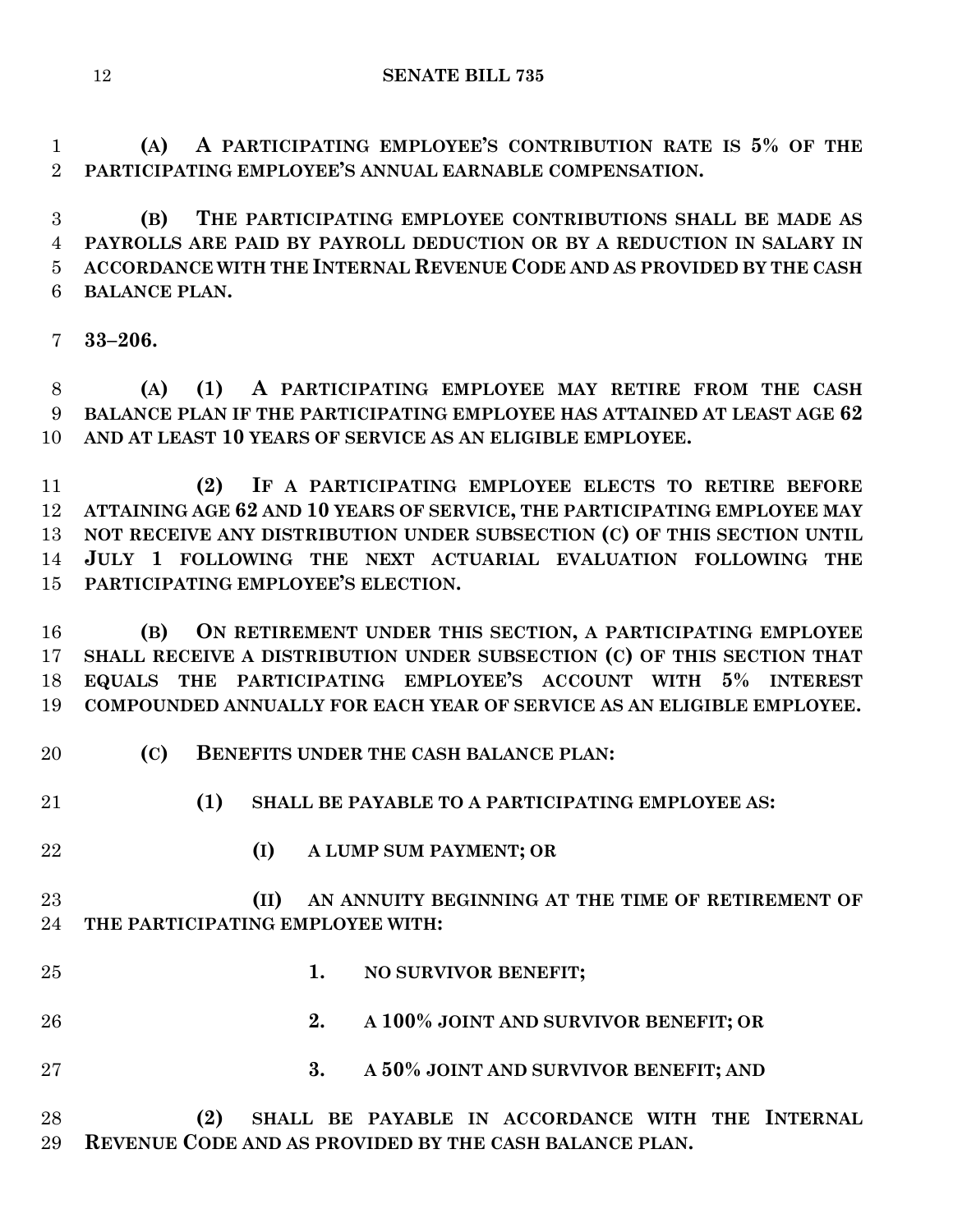**33–207.**

 **(A) EXCEPT AS PROVIDED IN SUBSECTION (B) OF THIS SECTION, ON BEHALF OF EACH PARTICIPATING EMPLOYEE WHO MAKES CONTRIBUTIONS UNDER § 33–205 OF THIS SUBTITLE, THE STATE SHALL CONTRIBUTE 5% OF THE PARTICIPATING EMPLOYEE'S ANNUAL EARNABLE COMPENSATION.**

**(B) (1) IN THIS SUBSECTION, "LOCAL EMPLOYER" MEANS:**

 **(I) A DAY SCHOOL IN THE STATE UNDER THE AUTHORITY AND SUPERVISION OF A COUNTY BOARD OF EDUCATION OR THE BALTIMORE CITY BOARD OF SCHOOL COMMISSIONERS;**

 **(II) A LIBRARY THAT IS ESTABLISHED OR OPERATES UNDER THE EDUCATION ARTICLE; OR**

 **(III) A COMMUNITY COLLEGE, OTHER THAN THE BALTIMORE CITY COMMUNITY COLLEGE, THAT IS ESTABLISHED UNDER THE EDUCATION ARTICLE.**

 **(2) THIS SUBSECTION APPLIES TO EMPLOYER CONTRIBUTIONS FOR A PARTICIPATING EMPLOYEE WHO IS:**

 **(I) AN EMPLOYEE OF A DAY SCHOOL IN THE STATE UNDER THE AUTHORITY AND SUPERVISION OF A COUNTY BOARD OF EDUCATION OR THE BALTIMORE CITY BOARD OF SCHOOL COMMISSIONERS EMPLOYED AS:**

- **1. A CLERK;**
- **2. A HELPING TEACHER;**
- **3. A PRINCIPAL;**
- **4. A SUPERINTENDENT;**
- **5. A SUPERVISOR; OR**
- **6. A TEACHER;**

# **(II) A LIBRARIAN OR CLERICAL EMPLOYEE OF A LIBRARY THAT IS ESTABLISHED OR OPERATES UNDER THE EDUCATION ARTICLE; OR**